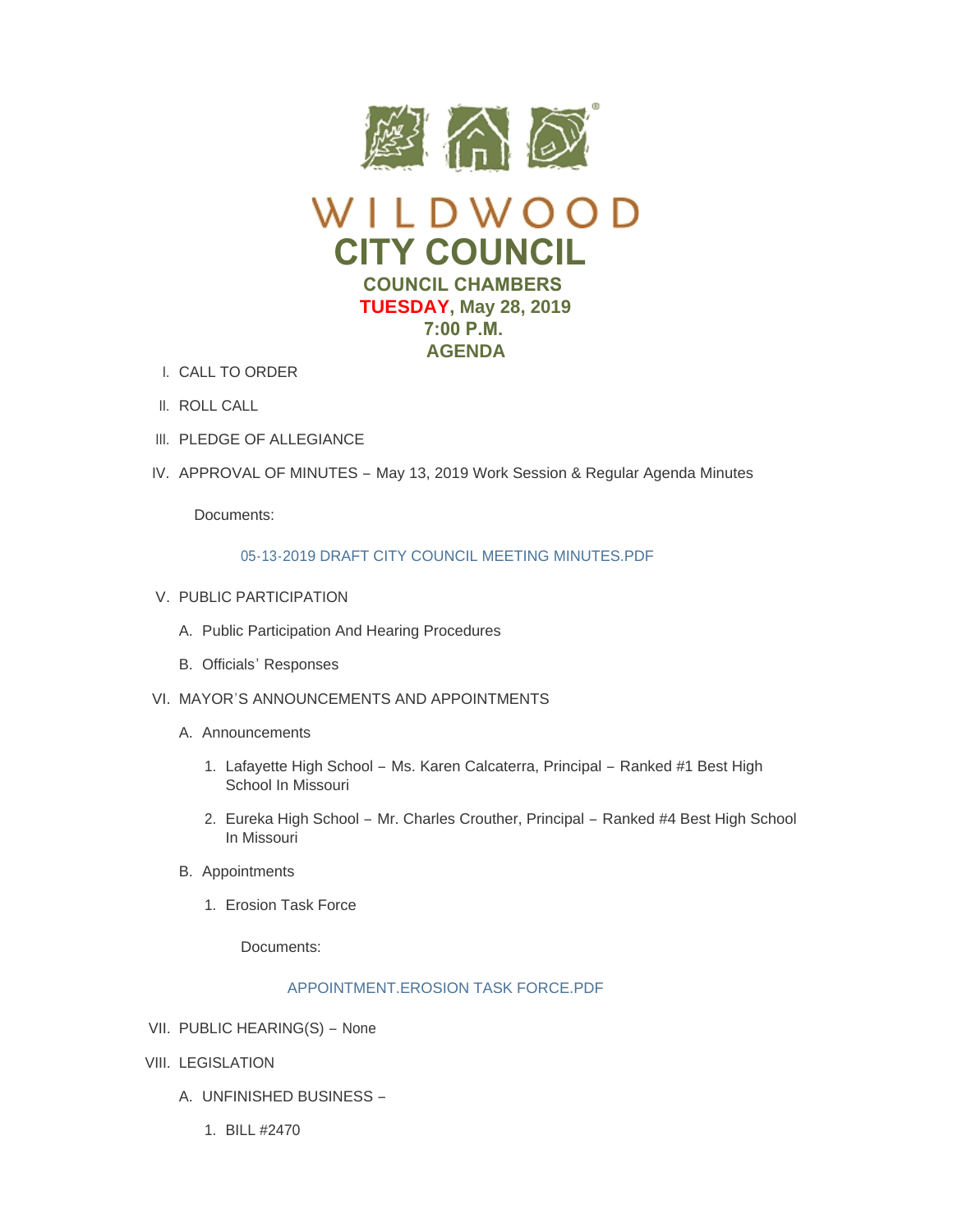AN ORDINANCE BY THE CITY COUNCIL OF THE CITY OF WILDWOOD, MISSOURI AUTHORIZING THE DIVISION OF A TEN (10) ACRE TRACT OF LAND, ADDRESSED AS 2208 WILD HORSE CREEK ROAD [LOCATOR NUMBER 23X520052], WHICH IS LOCATED IN PART OF THE NORTHEAST ¼ OF THE NORTHWEST ¼ AND IN PART OF THE NORTHWEST ¼ AND THE NORTHEAST ¼ OF SECTION 4, TOWNSHIP 44 NORTH, RANGE 3 EAST, CITY OF WILDWOOD, ST. LOUIS COUNTY, MISSOURI; AND, MORE SPECIFICALLY, SITUATED ON THE EAST SIDE OF WILD HORSE CREEK ROAD, NORTH OF STATE ROUTE 100, FOR THE PURPOSES OF SUBDIVIDING IT INTO TWO (2) PARCELS OF GROUND, WITH THEIR SIZES BEING 5.24 ACRES AND 4.76 ACRES IN AREA, AND HEREAFTER TO BE KNOWN AS LOTS 1 AND 2 OF SWEETGRASS FARM. *Recommended by the Department of Planning* (Second Reading) (Ward One)

Direct Budgetary Impact: None

Documents:

### [BILL 2470.PDF](https://www.cityofwildwood.com/AgendaCenter/ViewFile/Item/20435?fileID=26143)

BILL #2471 2.

AN ORDINANCE BY THE CITY COUNCIL OF THE CITY OF WILDWOOD, MISSOURI AUTHORIZING THE CONSOLIDATION OF THREE (3) LOTS, KNOWN AS PARCELS 1, 2, AND 3 (IDENTIFIED BY ST. LOUIS COUNTY ASSESSOR'S LOCATOR NUMBERS 24X630042, 24X630031, AND 24X630020), ALL BEING LOCATED IN THE SOUTHEAST QUARTER OF THE SOUTHEAST QUARTER OF SECTION 4 AND THE NORTHEAST QUARTER OF THE NORTHEAST QUARTER OF SECTION 9, TOWNSHIP 44 NORTH, RANGE 3 EAST, CITY OF WILDWOOD, ST. LOUIS COUNTY, MISSOURI AND, MORE SPECIFICALLY, SITUATED AT THE SOUTHEAST INTERSECTION OF ST. ALBANS ROAD AND OLD MANCHESTER ROAD, EAST OF STATE ROUTE 100; THEREBY CREATING TWO (2) NEWLY-CONFIGURED PROPERTIES IN GREATER CONFORMANCE TO MUNICIPAL ACREAGE REQUIREMENTS, TO BE HEREAFTER KNOWN AS ADJUSTED LOTS A AND B OF KRUEGER'S ROCKWOOD ESTATE. *Recommended by the Department of Planning* (Second Reading) (Ward One) Direct Budgetary Impact: None

Documents:

### [BILL 2471.PDF](https://www.cityofwildwood.com/AgendaCenter/ViewFile/Item/20436?fileID=26144)

BILL #2472 3.

AN ORDINANCE BY THE CITY COUNCIL OF THE CITY OF WILDWOOD, MISSOURI AUTHORIZING THE MAYOR OF THE CITY OF WILDWOOD, MISSOURI TO ENTER INTO A PURCHASE AGREEMENT WITH A CERTAIN LANDOWNER (G&S Acquisitions) CONTROLLING A SINGLE PROPERTY BEING LOCATED AT 16910 MANCHESTER ROAD/ST. LOUIS COUNTY LOCATOR NUMBER 24V521232, FOR THE TOTAL AMOUNT OF SEVENTY-FIVE THOUSAND DOLLARS (\$75,000.00), WHICH WILL PROVIDE TO THE CITY OF WILDWOOD, MISSOURI ADDITIONAL AREA FOR THE CONSTRUCTION OF ITS PHASE THREE STREETSCAPE PROJECT, A NEW TRAILHEAD, AND NEW MUNICIPAL PARKING SPACES TO SUPPORT THE GROVER BUSINESS DISTRICT. *Recommended by the Planning and Parks Committee* (Second Reading) (Ward Eight) Direct Budgetary Impact: \$75,000.00

Documents:

### [BILL 2472.PDF](https://www.cityofwildwood.com/AgendaCenter/ViewFile/Item/20437?fileID=26145)

BILL #2473 4.

AN ORDINANCE OF THE CITY OF WILDWOOD, MISSOURI, AMENDING ARTICLE I OF TITLE III OF THE CODE OF ORDINANCES OF THE CITY OF WILDWOOD BY ENACTING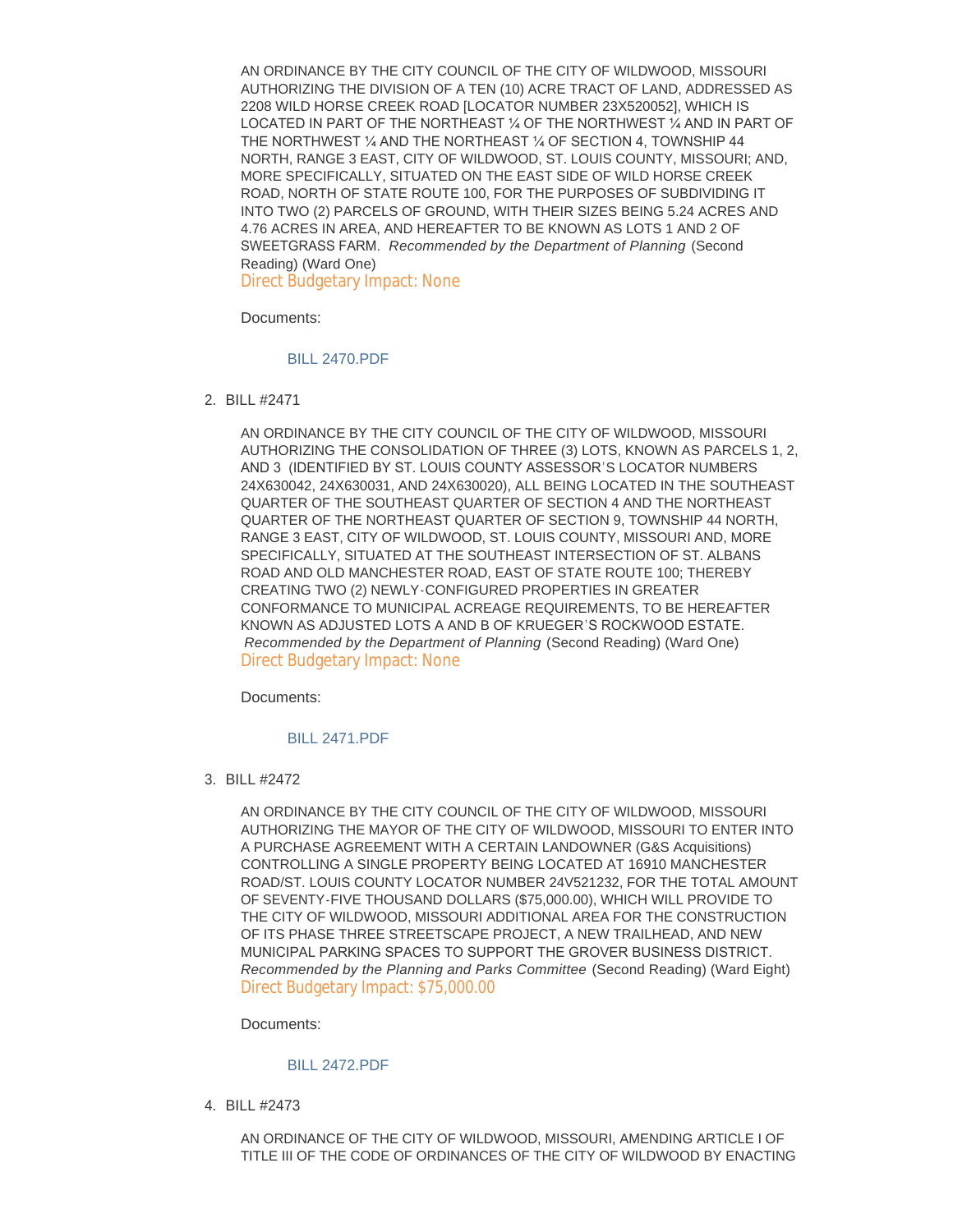A NEW SECTION 304.335; AND PROVIDING REGULATIONS ON THE USE OF SEAT BELTS IN PASSENGER CARS. *Recommended by the Board of Public Safety* (Second Reading) (Wards - All)

Direct Budgetary Impact: None

Documents:

#### [BILL 2473.PDF](https://www.cityofwildwood.com/AgendaCenter/ViewFile/Item/20438?fileID=26146)

BILL #2474 5.

AN ORDINANCE OF THE CITY OF WILDWOOD, MISSOURI, AUTHORIZING THE MAYOR TO NEGOTIATE AND EXECUTE A TRANSPORTATION ALTERNATIVES FUNDS SUPPLEMENTAL AGREEMENT BY AND BETWEEN THE CITY OF WILDWOOD AND THE MISSOURI HIGHWAYS AND TRANSPORTATION COMMISSION FOR THE CONSTRUCTION OF THE MANCHESTER ROAD SHARED USE PATH. *Recommended by the Department of Public Works* (Second Reading) (Wards - One) Direct Budgetary Impact: \$85,000.00 Savings

Documents:

#### [BILL 2474.PDF](https://www.cityofwildwood.com/AgendaCenter/ViewFile/Item/20439?fileID=26147)

- B. NEW BUSINESS
	- BILL #2475 1.

AN ORDINANCE BY THE CITY COUNCIL OF THE CITY OF WILDWOOD, MISSOURI AUTHORIZING THE PLACEMENT OF A "MARYCLIFFE" RESIDENCE (circa 1905), BEING LOCATED UPON THE MARIANIST RETREAT CENTER'S PROPERTY AT 4000 HIGHWAY 109, ONTO THE CITY OF WILDWOOD'S HISTORIC REGISTRY, THEREBY SETTING FORTH PARAMETERS FOR ITS PRESERVATION AND ON-GOING USE, AS PART OF THIS OVERALL FAMILY RETREAT CENTER FACILITY. *Recommended by the Historic Preservation Commission* (First Reading) (Ward Six) Direct Budgetary Impact: \$500.00

Documents:

#### [BILL 2475.PDF](https://www.cityofwildwood.com/AgendaCenter/ViewFile/Item/20441?fileID=26148)

BILL #2476 2.

AN ORDINANCE AUTHORIZING THE APPROVAL OF A FOURTH REPLACEMENT DEPOSIT AGREEMENT FOR "BLACK BEAR RIDGE ESTATES" [PB 350; PG 795]; A FORTY (40) ACRE, SEVEN (7) LOT RESIDENTIAL SUBDIVISION LOCATED WITHIN THE NORTHEAST QUARTER OF THE SOUTHWEST QUARTER OF SECTION 17, TOWNSHIP 44 NORTH, RANGE 3 EAST, CITY OF WILDWOOD, ST. LOUIS COUNTY, MISSOURI, AND BEING MORE SPECIFICALLY SITUATED ON THE NORTH SIDE OF STATE ROUTE 100, AT THE TERMINUS OF BARTOLD LANE, AND ALONG BEAR TOOTH LANE. *Recommended by the Department of Planning and Parks* (First Reading) (Ward Six)

Direct Budgetary Impact: None

Documents:

#### [BILL 2476.PDF](https://www.cityofwildwood.com/AgendaCenter/ViewFile/Item/20442?fileID=26149)

- IX. RESOLUTIONS None
- X. MISCELLANEOUS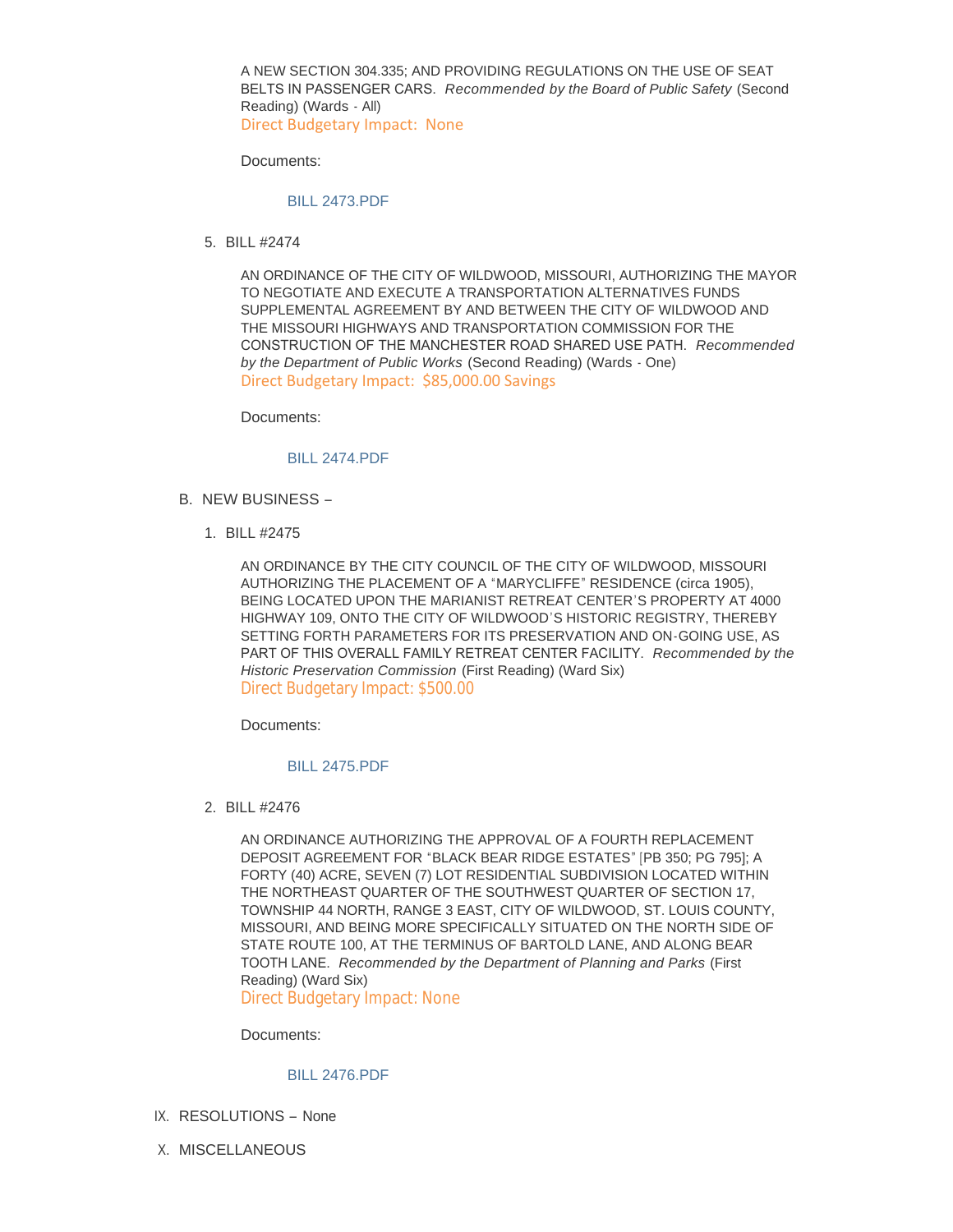A. Approval Of Expenditures (Wards – All)

Documents:

#### [APPROVAL OF EXPENDITURES.PDF](https://www.cityofwildwood.com/AgendaCenter/ViewFile/Item/20445?fileID=26150)

- B. Receive And File -
	- 1. P.Z. 2-19 Doug Gray, 16709 Westglen Farms Drive, Wildwood, Missouri, 63011, C/O Straight Up Solar, Valerie A. Corey, 10330 Page Industrial Boulevard, St. Louis, Missouri 63132 – A Request For A Conditional Use Permit (CUP) In The R-1A 22,000 Square Foot Residence District And R-3 10,000 Square Foot Residence District, With Planned Environment Units (PEU) (Street Address: 16709 Westglen Farms Drive/Locator Number: 23V631055), For The Installation Of Roof-Mounted Solar Panels, Which Are To Be So Situated On The Dwelling As To Be Visible From An Adjoining Roadway.

This request is to be reviewed in accordance with Chapter 415.120 R-1A 22,000 square foot Residence District Regulations of the City of Wildwood Zoning Ordinance, which establishes standards and requirements for the installation of solar panels. The requested permit is required due to the panels' placement on the front facing area of the dwelling's roof. (Ward Five)

Documents:

## RECEIVE AND FILE - [P.Z. 2-19 DOUG GRAY 16709 WESTGLEN FARMS](https://www.cityofwildwood.com/AgendaCenter/ViewFile/Item/20447?fileID=26151)  DR..PDF

2. A Review And Determination Regarding The Renewal Of An Existing Conditional Use Permit (CUP) In The Amended C-8 Planned Commercial District Granted By The City Council (Via Resolution) On May 13, 2002 For A Telecommunications Tower And Related Equipment Shelter (P.Z. 16-99 Sprint Spectrum, L.P.). The Commission Must Consider Renewing This Permit On An Annual Basis. This Facility Is Located On The North Side Of Clayton Road, East Of Strecker Road (Locator Number 21U120226 /Street Address: 16497 Clayton Road). (Ward Two)

Documents:

### RECEIVE AND FILE - [P.Z. 16-99 SPRINT PCS.PDF](https://www.cityofwildwood.com/AgendaCenter/ViewFile/Item/20448?fileID=26152)

3. Update On P.Z. 15-17 Babler Farms, L.L.C., C/O Tom Roberts, 550 Laurey Lane, Wildwood, Missouri, 63005 – A Conditional Use Permit (CUP) In The NU Non-Urban Residence District For A Fifty-Nine Point Nine (59.9) Acre Tract Of Land That Is Located At The Terminus Of Laurey Lane (Locator Numbers: 20X630015 And 20X630024/Street Addresses: 500 And 550 Laurey Lane). Authorized Conditional Use: An Existing Large Water Feature – Lake – And Associated Waterfall Structure – (As Defined By §415.030 Of The City Of Wildwood's Zoning Regulations). The Large Water Feature Is Three Point Four (3.4) Acres In Size. (Ward One)

Documents:

### RECEIVE AND FILE - [P.Z. 15-17 BABLER FARMS L.L.C..PDF](https://www.cityofwildwood.com/AgendaCenter/ViewFile/Item/20449?fileID=26153)

XI. ADJOURNMENT

City Council Will Consider and Act Upon the Matters Listed Above, and Such Others as May Be Presented at the Meeting and Determined to Be Appropriate for Discussion at That Time.